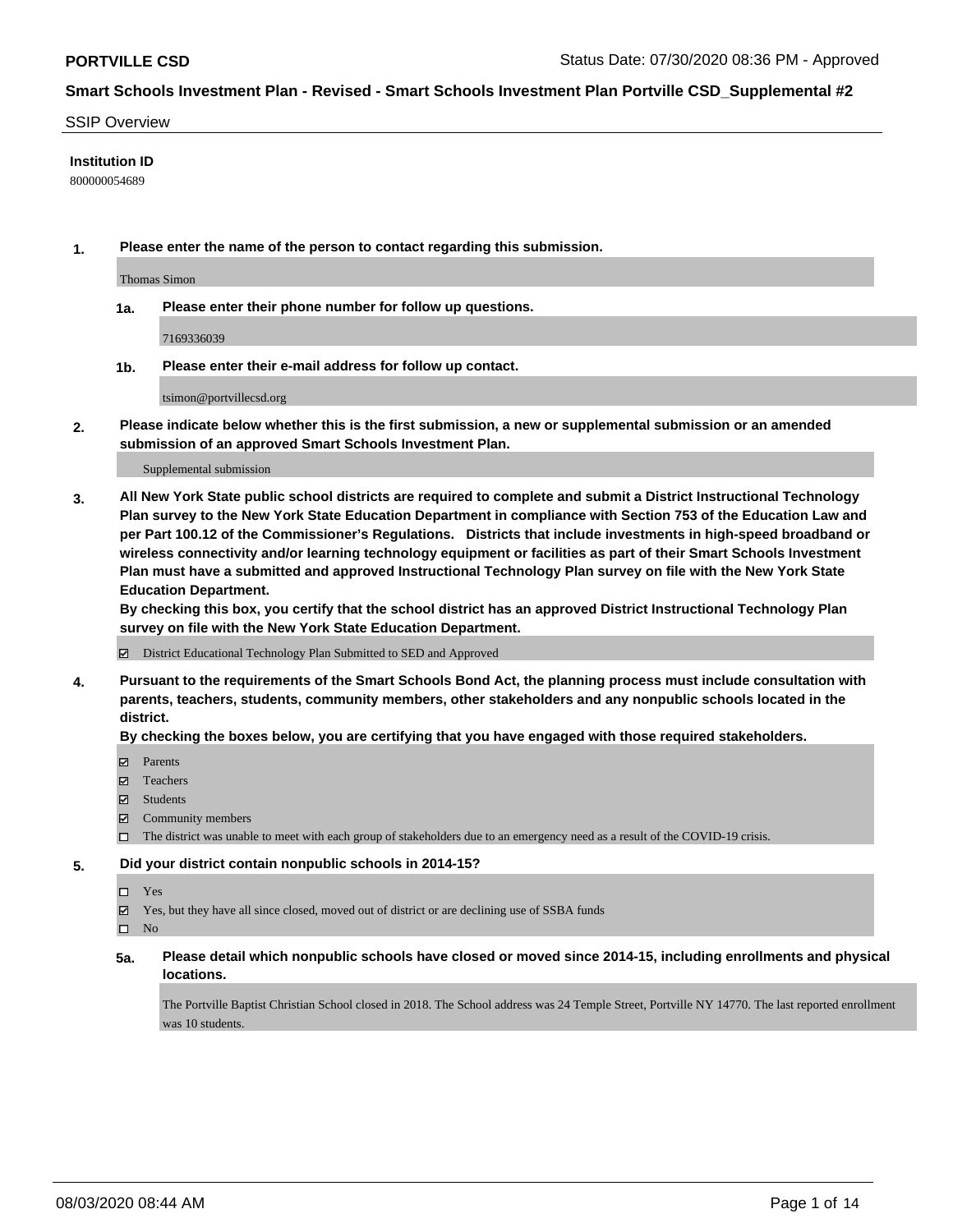#### SSIP Overview

**6. Certify that the following required steps have taken place by checking the boxes below:**

- The district developed and the school board approved a preliminary Smart Schools Investment Plan.
- $\boxtimes$  The preliminary plan was posted on the district website for at least 30 days. The district included an address to which any written comments on the plan should be sent.
- $\boxtimes$  The school board conducted a hearing that enabled stakeholders to respond to the preliminary plan. This hearing may have occured as part of a normal Board meeting, but adequate notice of the event must have been provided through local media and the district website for at least two weeks prior to the meeting.
- $\Box$  The school board was unable to conduct a hearing that enabled stakeholders to respond to the preliminary plan due to an emergency need as a result of the COVID-19 crisis.
- The district prepared a final plan for school board approval and such plan has been approved by the school board.
- $\boxtimes$  The final proposed plan that has been submitted has been posted on the district's website.
- **6a. Please upload the proposed Smart Schools Investment Plan (SSIP) that was posted on the district's website, along with any supporting materials. Note that this should be different than your recently submitted Educational Technology Survey. The Final SSIP, as approved by the School Board, should also be posted on the website and remain there during the course of the projects contained therein.**

Smart\_School\_Investment\_Plan.pdf

**6b. Enter the webpage address where the final Smart Schools Investment Plan is posted. The Plan should remain posted for the life of the included projects.**

https://core-docs.s3.amazonaws.com/documents/asset/uploaded\_file/190257/Smart\_School\_Investment\_Plan.pdf

**7. Please enter an estimate of the total number of students and staff that will benefit from this Smart Schools Investment Plan based on the cumulative projects submitted to date.**

1,000

**8. An LEA/School District may partner with one or more other LEA/School Districts to form a consortium to pool Smart Schools Bond Act funds for a project that meets all other Smart School Bond Act requirements. Each school district participating in the consortium will need to file an approved Smart Schools Investment Plan for the project and submit a signed Memorandum of Understanding that sets forth the details of the consortium including the roles of each respective district.**

 $\Box$  The district plans to participate in a consortium to partner with other school district(s) to implement a Smart Schools project.

**9. Please enter the name and 6-digit SED Code for each LEA/School District participating in the Consortium.**

| <b>Partner LEA/District</b> | <b>ISED BEDS Code</b> |
|-----------------------------|-----------------------|
| (No Response)               | (No Response)         |

**10. Please upload a signed Memorandum of Understanding with all of the participating Consortium partners.**

(No Response)

**11. Your district's Smart Schools Bond Act Allocation is:**

\$974,908

#### **12. Final 2014-15 BEDS Enrollment to calculate Nonpublic Sharing Requirement**

|                   | <b>Public Enrollment</b> | Nonpublic Enrollment | Total Enrollment | l Nonpublic Percentage |
|-------------------|--------------------------|----------------------|------------------|------------------------|
| <b>Enrollment</b> | 945                      |                      | 945.00           | 0.00                   |

**13. This table compares each category budget total, as entered in that category's page, to the total expenditures listed in the category's expenditure table. Any discrepancies between the two must be resolved before submission.**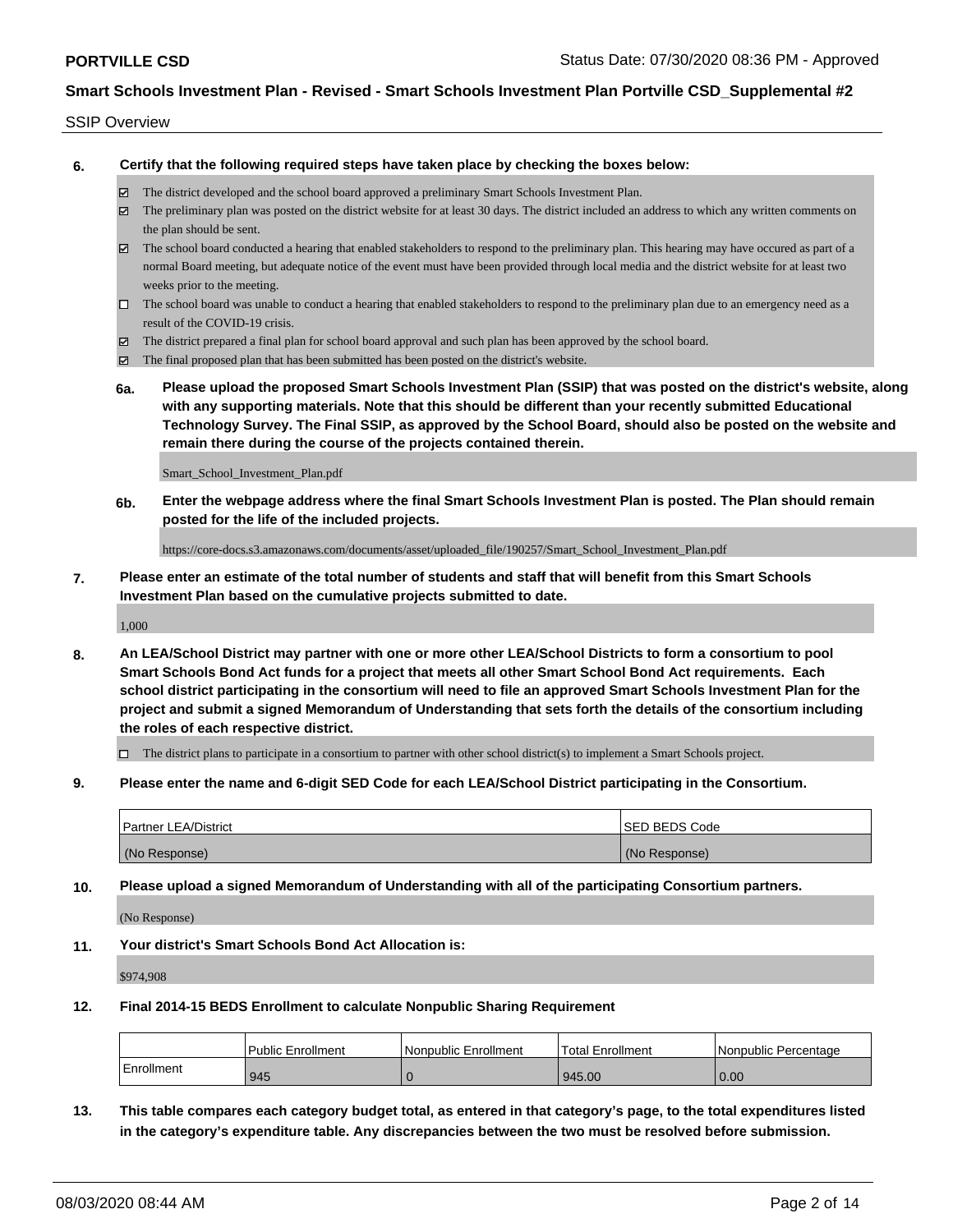SSIP Overview

|                                          | Sub-Allocations | <b>Expenditure Totals</b> | Difference |
|------------------------------------------|-----------------|---------------------------|------------|
| <b>School Connectivity</b>               | 0.00            | 0.00                      | 0.00       |
| Connectivity Projects for<br>Communities | 0.00            | 0.00                      | 0.00       |
| Classroom Technology                     | 63,200.00       | 63,200.00                 | 0.00       |
| Pre-Kindergarten Classrooms              | 0.00            | 0.00                      | 0.00       |
| Replace Transportable<br>Classrooms      | 0.00            | 0.00                      | 0.00       |
| <b>High-Tech Security Features</b>       | 0.00            | 0.00                      | 0.00       |
| Nonpublic Loan                           | 0.00            | 0.00                      | 0.00       |
| Totals:                                  | 63,200          | 63,200                    | 0          |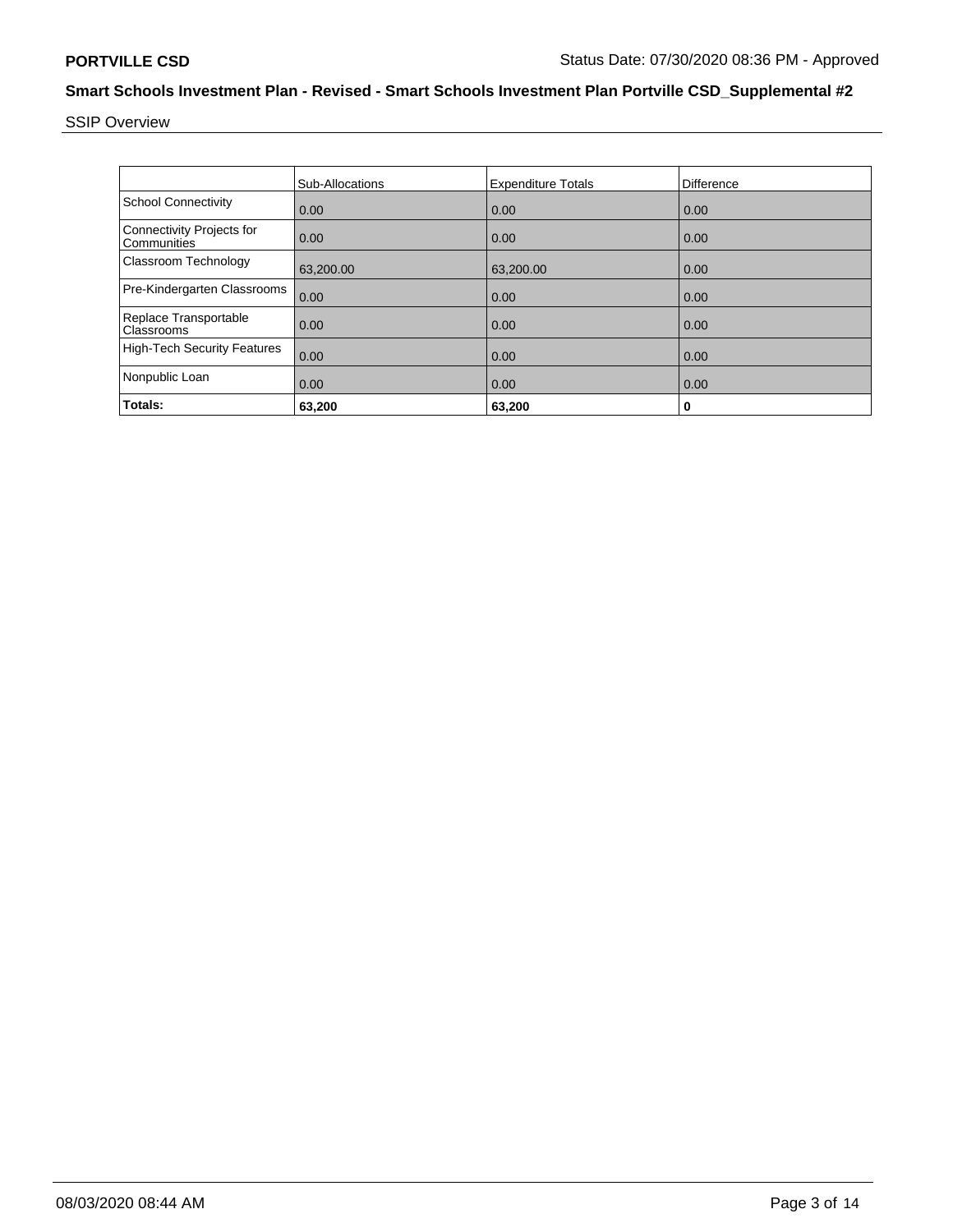School Connectivity

- **1. In order for students and faculty to receive the maximum benefit from the technology made available under the Smart Schools Bond Act, their school buildings must possess sufficient connectivity infrastructure to ensure that devices can be used during the school day. Smart Schools Investment Plans must demonstrate that:**
	- **• sufficient infrastructure that meets the Federal Communications Commission's 100 Mbps per 1,000 students standard currently exists in the buildings where new devices will be deployed, or**
	- **• is a planned use of a portion of Smart Schools Bond Act funds, or**
	- **• is under development through another funding source.**

**Smart Schools Bond Act funds used for technology infrastructure or classroom technology investments must increase the number of school buildings that meet or exceed the minimum speed standard of 100 Mbps per 1,000 students and staff within 12 months. This standard may be met on either a contracted 24/7 firm service or a "burstable" capability. If the standard is met under the burstable criteria, it must be:**

**1. Specifically codified in a service contract with a provider, and**

**2. Guaranteed to be available to all students and devices as needed, particularly during periods of high demand, such as computer-based testing (CBT) periods.**

**Please describe how your district already meets or is planning to meet this standard within 12 months of plan submission.**

(No Response)

**1a. If a district believes that it will be impossible to meet this standard within 12 months, it may apply for a waiver of this requirement, as described on the Smart Schools website. The waiver must be filed and approved by SED prior to submitting this survey.**

 $\Box$  By checking this box, you are certifying that the school district has an approved waiver of this requirement on file with the New York State Education Department.

**2. Connectivity Speed Calculator (Required). If the district currently meets the required speed, enter "Currently Met" in the last box: Expected Date When Required Speed Will be Met.**

|                  | l Number of     | Required Speed | Current Speed in | Expected Speed  | <b>Expected Date</b>                    |
|------------------|-----------------|----------------|------------------|-----------------|-----------------------------------------|
|                  | <b>Students</b> | In Mbps        | l Mbps           | Ito be Attained | When Required                           |
|                  |                 |                |                  |                 | l Within 12 Months ISpeed Will be Met l |
| Calculated Speed | (No Response)   | 0.00           | (No Response)    | (No Response)   | (No Response)                           |

**3. Describe how you intend to use Smart Schools Bond Act funds for high-speed broadband and/or wireless connectivity projects in school buildings.**

(No Response)

**4. Describe the linkage between the district's District Instructional Technology Plan and how the proposed projects will improve teaching and learning. (There should be a link between your response to this question and your responses to Question 1 in Section IV - NYSED Initiatives Alignment: "Explain how the district use of instructional technology will serve as a part of a comprehensive and sustained effort to support rigorous academic standards attainment and performance improvement for students."** 

**Your answer should also align with your answers to the questions in Section II - Strategic Technology Planning and the associated Action Steps in Section III - Action Plan.)**

(No Response)

**5. If the district wishes to have students and staff access the Internet from wireless devices within the school building, or in close proximity to it, it must first ensure that it has a robust Wi-Fi network in place that has sufficient bandwidth to meet user demand.**

**Please describe how you have quantified this demand and how you plan to meet this demand.**

(No Response)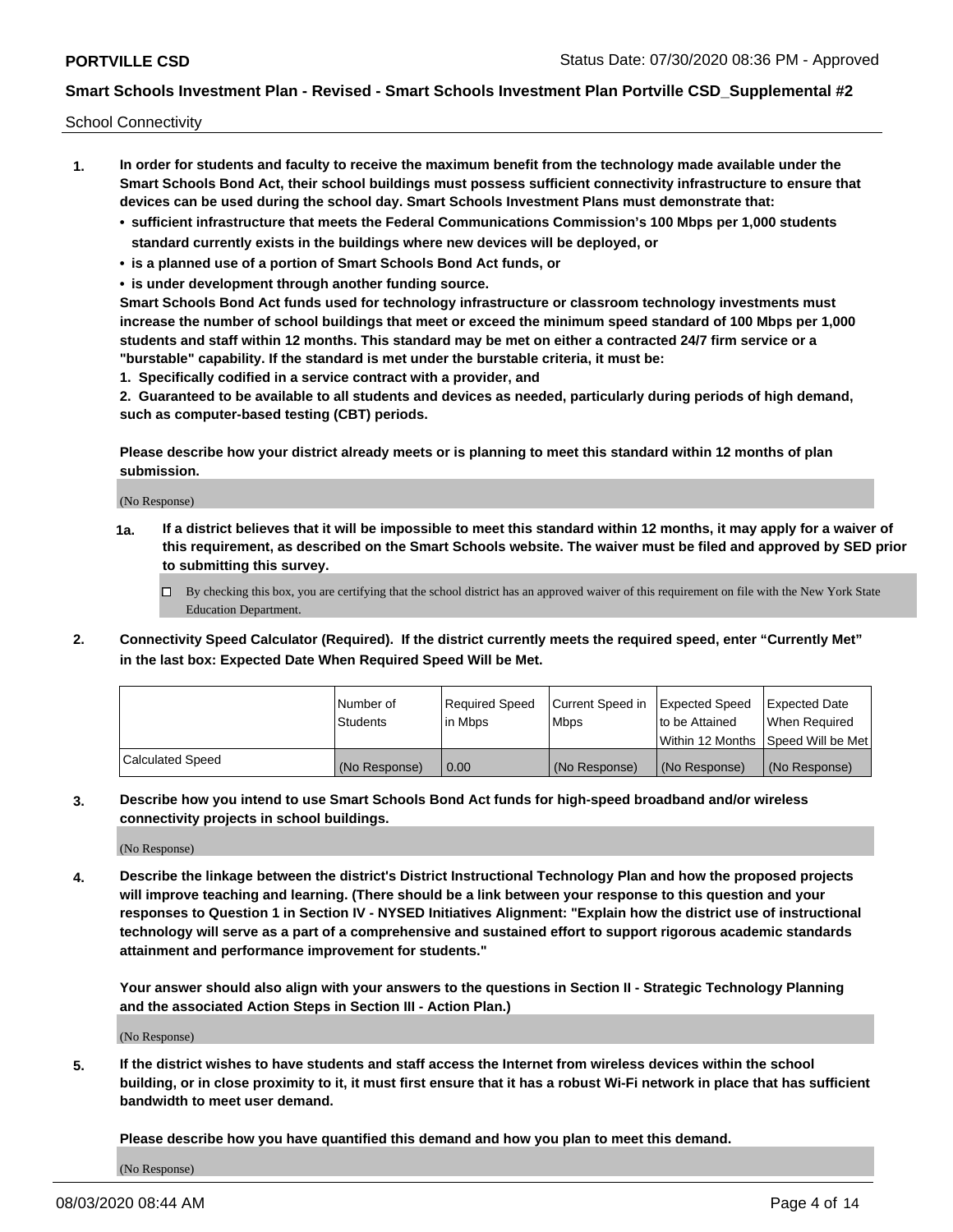School Connectivity

**6. Smart Schools plans with any expenditures in the School Connectivity category require a project number from the Office of Facilities Planning. Districts must submit an SSBA LOI and receive project numbers prior to submitting the SSIP. As indicated on the LOI, some projects may be eligible for a streamlined review and will not require a building permit.**

**Please indicate on a separate row each project number given to you by the Office of Facilities Planning.**

| Project Number |  |
|----------------|--|
| (No Response)  |  |

**7. Certain high-tech security and connectivity infrastructure projects may be eligible for an expedited review process as determined by the Office of Facilities Planning.**

#### **Was your project deemed eligible for streamlined review?**

(No Response)

### **8. Include the name and license number of the architect or engineer of record.**

| Name          | License Number |
|---------------|----------------|
| (No Response) | (No Response)  |

#### **9. Public Expenditures – Loanable (Counts toward the nonpublic loan calculation)**

| Select the allowable expenditure type.<br>Repeat to add another item under each type. | <b>PUBLIC</b> Items to be<br>l Purchased | Quantity           | Cost Per Item    | <b>Total Cost</b> |
|---------------------------------------------------------------------------------------|------------------------------------------|--------------------|------------------|-------------------|
| (No Response)                                                                         | (No Response)                            | l (No<br>Response) | (No<br>Response) | $\overline{0.00}$ |
|                                                                                       |                                          | O                  | 0.00             |                   |

### **10. Public Expenditures – Non-Loanable (Does not count toward nonpublic loan calculation)**

| Select the allowable expenditure<br>type.<br>Repeat to add another item under<br>each type. | <b>PUBLIC</b> Items to be purchased | Quantity      | Cost per Item | <b>Total Cost</b> |
|---------------------------------------------------------------------------------------------|-------------------------------------|---------------|---------------|-------------------|
| (No Response)                                                                               | (No Response)                       | (No Response) | (No Response) | 0.00              |
|                                                                                             |                                     |               | 0.00          |                   |

#### **11. Final 2014-15 BEDS Enrollment to calculate Nonpublic Sharing Requirement (no changes allowed.)**

|            | Public Enrollment | Nonpublic Enrollment | <b>Total Enrollment</b> | l Nonpublic Percentage |
|------------|-------------------|----------------------|-------------------------|------------------------|
| Enrollment | 945               |                      | 945.00                  | 0.00                   |

### **12. Total Public Budget - Loanable (Counts toward the nonpublic loan calculation)**

|                                                      | Public Allocations | <b>Estimated Nonpublic Loan</b><br>Amount | Estimated Total Sub-Allocations |
|------------------------------------------------------|--------------------|-------------------------------------------|---------------------------------|
| Network/Access Costs                                 | (No Response)      | 0.00                                      | 0.00                            |
| School Internal Connections and<br><b>Components</b> | (No Response)      | 0.00                                      | 0.00                            |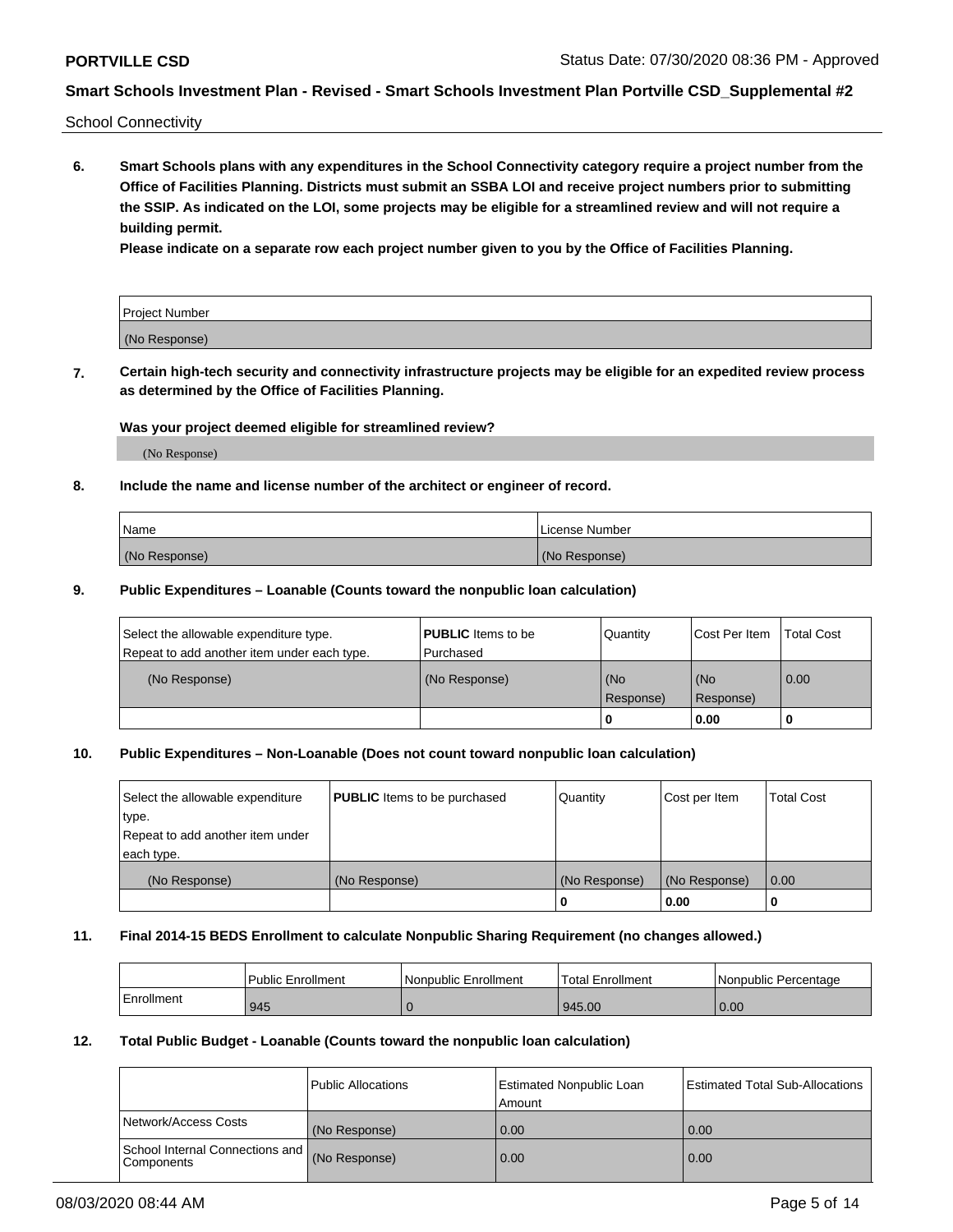School Connectivity

|         | Public Allocations | <b>Estimated Nonpublic Loan</b><br>l Amount | <b>Estimated Total Sub-Allocations</b> |
|---------|--------------------|---------------------------------------------|----------------------------------------|
| l Other | (No Response)      | 0.00                                        | 0.00                                   |
| Totals: | 0.00               | 0                                           |                                        |

# **13. Total Public Budget – Non-Loanable (Does not count toward the nonpublic loan calculation)**

|                                                   | Sub-<br>Allocation |
|---------------------------------------------------|--------------------|
|                                                   |                    |
| Network/Access Costs                              | (No Response)      |
| <b>Outside Plant Costs</b>                        | (No Response)      |
| <b>School Internal Connections and Components</b> | (No Response)      |
| Professional Services                             | (No Response)      |
| Testing                                           | (No Response)      |
| <b>Other Upfront Costs</b>                        | (No Response)      |
| <b>Other Costs</b>                                | (No Response)      |
| <b>Totals:</b>                                    | 0.00               |

# **14. School Connectivity Totals**

|                          | Total Sub-Allocations |
|--------------------------|-----------------------|
| Total Loanable Items     | 0.00                  |
| Total Non-Ioanable Items | 0.00                  |
| Totals:                  | 0                     |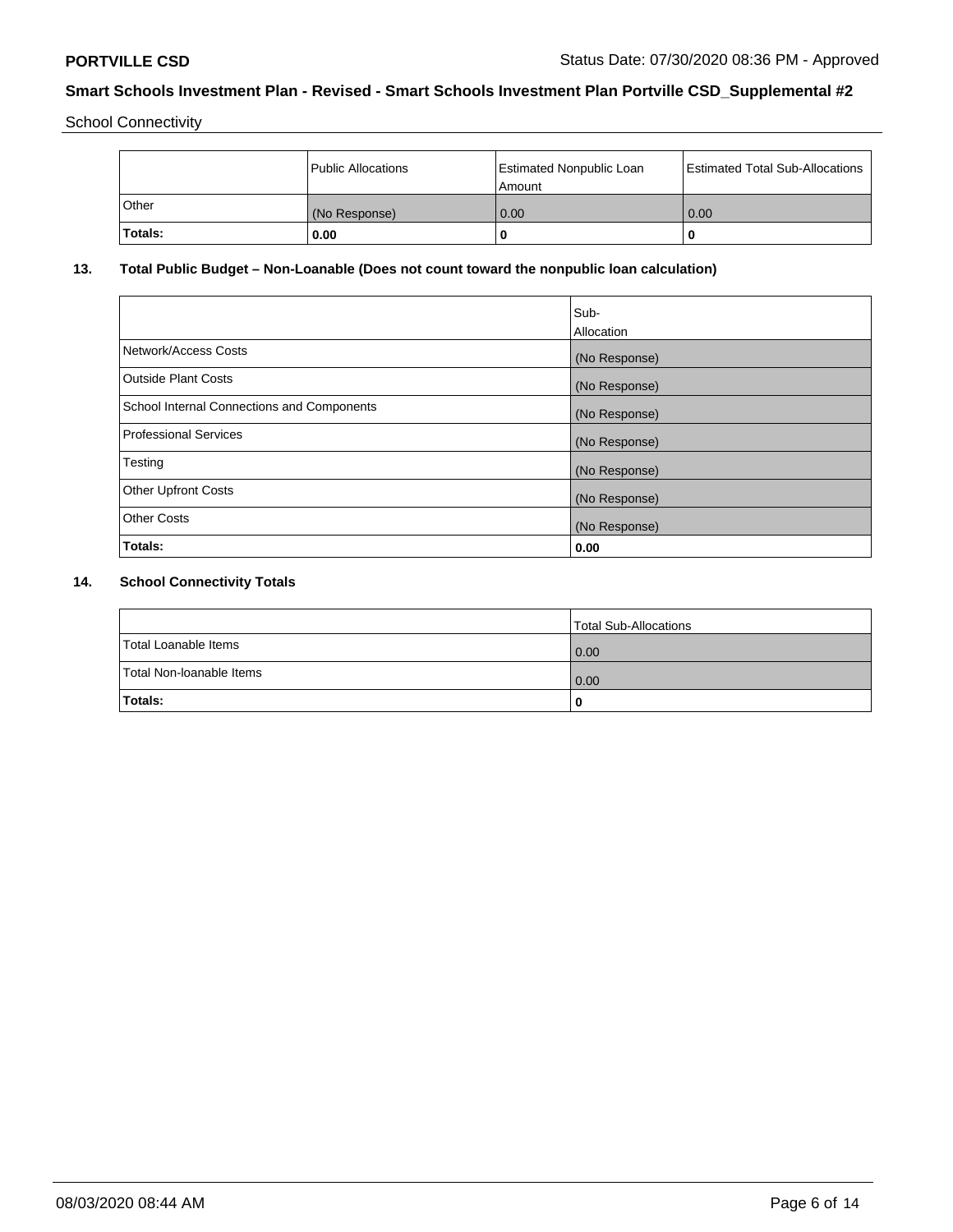Community Connectivity (Broadband and Wireless)

**1. Describe how you intend to use Smart Schools Bond Act funds for high-speed broadband and/or wireless connectivity projects in the community.**

(No Response)

**2. Please describe how the proposed project(s) will promote student achievement and increase student and/or staff access to the Internet in a manner that enhances student learning and/or instruction outside of the school day and/or school building.**

(No Response)

**3. Community connectivity projects must comply with all the necessary local building codes and regulations (building and related permits are not required prior to plan submission).**

 $\Box$  I certify that we will comply with all the necessary local building codes and regulations.

**4. Please describe the physical location of the proposed investment.**

(No Response)

**5. Please provide the initial list of partners participating in the Community Connectivity Broadband Project, along with their Federal Tax Identification (Employer Identification) number.**

| <b>Project Partners</b> | l Federal ID # |
|-------------------------|----------------|
| (No Response)           | (No Response)  |

**6. Please detail the type, quantity, per unit cost and total cost of the eligible items under each sub-category.**

| Select the allowable expenditure | Item to be purchased | Quantity      | Cost per Item | <b>Total Cost</b> |
|----------------------------------|----------------------|---------------|---------------|-------------------|
| type.                            |                      |               |               |                   |
| Repeat to add another item under |                      |               |               |                   |
| each type.                       |                      |               |               |                   |
| (No Response)                    | (No Response)        | (No Response) | (No Response) | 0.00              |
|                                  |                      | U             | 0.00          |                   |

**7. If you are submitting an allocation for Community Connectivity, complete this table.**

**Note that the calculated Total at the bottom of the table must equal the Total allocation for this category that you entered in the SSIP Overview overall budget.**

|                                    | Sub-Allocation |
|------------------------------------|----------------|
| Network/Access Costs               | (No Response)  |
| Outside Plant Costs                | (No Response)  |
| <b>Tower Costs</b>                 | (No Response)  |
| <b>Customer Premises Equipment</b> | (No Response)  |
| <b>Professional Services</b>       | (No Response)  |
| Testing                            | (No Response)  |
| <b>Other Upfront Costs</b>         | (No Response)  |
| <b>Other Costs</b>                 | (No Response)  |
| Totals:                            | 0.00           |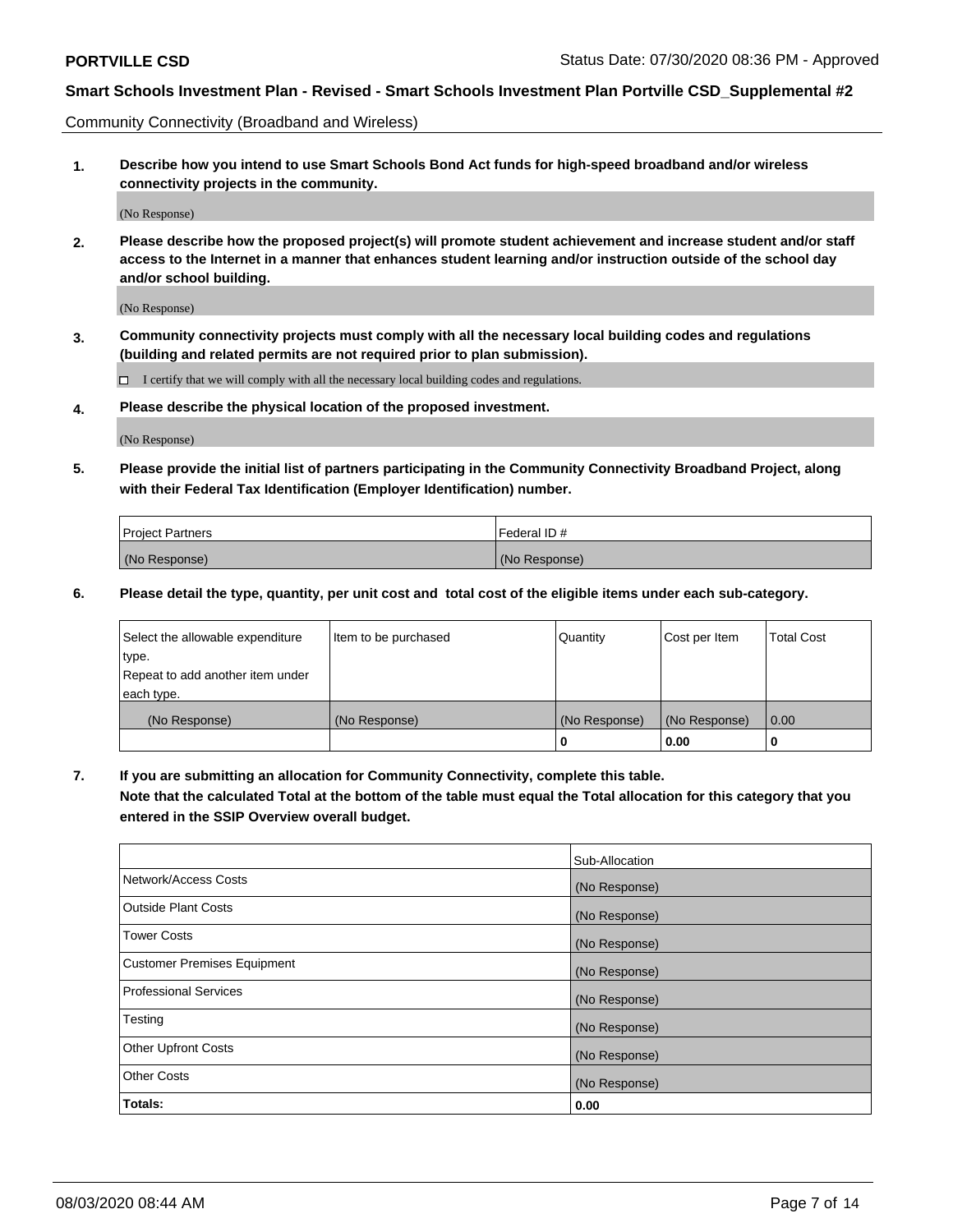#### Classroom Learning Technology

**1. In order for students and faculty to receive the maximum benefit from the technology made available under the Smart Schools Bond Act, their school buildings must possess sufficient connectivity infrastructure to ensure that devices can be used during the school day. Smart Schools Investment Plans must demonstrate that sufficient infrastructure that meets the Federal Communications Commission's 100 Mbps per 1,000 students standard currently exists in the buildings where new devices will be deployed, or is a planned use of a portion of Smart Schools Bond Act funds, or is under development through another funding source. Smart Schools Bond Act funds used for technology infrastructure or classroom technology investments must increase the number of school buildings that meet or exceed the minimum speed standard of 100 Mbps per 1,000 students and staff within 12 months. This standard may be met on either a contracted 24/7 firm service or a "burstable" capability. If the standard is met under the burstable criteria, it must be:**

**1. Specifically codified in a service contract with a provider, and**

**2. Guaranteed to be available to all students and devices as needed, particularly during periods of high demand, such as computer-based testing (CBT) periods.**

**Please describe how your district already meets or is planning to meet this standard within 12 months of plan submission.**

The district already meets this standard, currently we have 1000 Mbps per individual for 1000 students and staff.

- **1a. If a district believes that it will be impossible to meet this standard within 12 months, it may apply for a waiver of this requirement, as described on the Smart Schools website. The waiver must be filed and approved by SED prior to submitting this survey.**
	- By checking this box, you are certifying that the school district has an approved waiver of this requirement on file with the New York State Education Department.
- **2. Connectivity Speed Calculator (Required). If the district currently meets the required speed, enter "Currently Met" in the last box: Expected Date When Required Speed Will be Met.**

|                  | l Number of     | Required Speed | Current Speed in | <b>Expected Speed</b> | <b>Expected Date</b>                    |
|------------------|-----------------|----------------|------------------|-----------------------|-----------------------------------------|
|                  | <b>Students</b> | l in Mbps      | l Mbps           | to be Attained        | When Required                           |
|                  |                 |                |                  |                       | l Within 12 Months ISpeed Will be Met l |
| Calculated Speed | 000.1           | 100.00         | 1000             | 1000                  | Currently met                           |

**3. If the district wishes to have students and staff access the Internet from wireless devices within the school building, or in close proximity to it, it must first ensure that it has a robust Wi-Fi network in place that has sufficient bandwidth to meet user demand.**

**Please describe how you have quantified this demand and how you plan to meet this demand.**

We currently have a robust wireless network that was developed using models that expanded demand based on our hard wired network use. We have a wireless controller (Cisco 5510) which monitors usage constantly and we currently run at 55% usage with ample room to expand in the future.

**4. All New York State public school districts are required to complete and submit an Instructional Technology Plan survey to the New York State Education Department in compliance with Section 753 of the Education Law and per Part 100.12 of the Commissioner's Regulations.**

**Districts that include educational technology purchases as part of their Smart Schools Investment Plan must have a submitted and approved Instructional Technology Plan survey on file with the New York State Education Department.**

 $\boxtimes$  By checking this box, you are certifying that the school district has an approved Instructional Technology Plan survey on file with the New York State Education Department.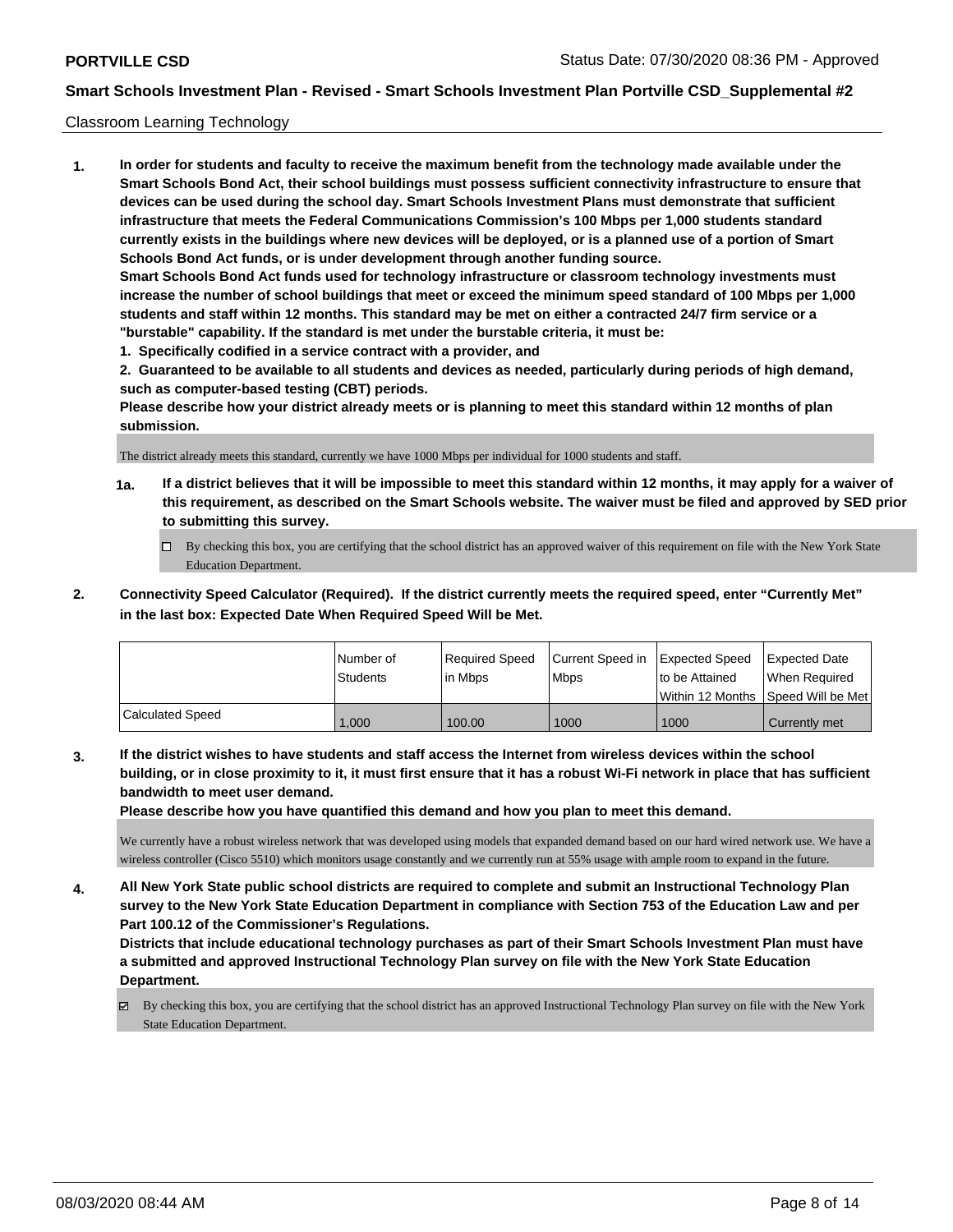#### Classroom Learning Technology

# **5. Describe the devices you intend to purchase and their compatibility with existing or planned platforms or systems. Specifically address the adequacy of each facility's electrical, HVAC and other infrastructure necessary to install and support the operation of the planned technology.**

Portville Central School will replace and/or provide the technology learning equipment and devices for teachers and students within the classroom specifically interactive displays in alignment with the instructional technology plan. These devices are compatible with the current network and wireless system. Through the work of a team of teacher, content specialists, board members, and administration the Envisioneering Center has been established. The district has done significant capital work to free up space for the center, the capital renovations making this space available happened through public referendum. The spaces being used were previously used for industrial arts including agriculture, welding, metal work, printing and small engines. The space is adequately powered and ventilated, and includes safety shut offs. The district has budgeted for a fulltime mechanical engineer to serve as the director of this center in addition to budgeting supply and equipment money to maintain the facility. The district will have the director's hours go through the evening to ensure students and community members have substantial access to this center outside the workday. The resources for this project have been developed as part of the general fund budget and is fully supported by the board of education, and was approved by the public as part of our annual budget vote. Community participants will be charged for the use of materials and supplies. The Envisioneering Center has come to fruition over a four year period, insuring stakeholder support and financial commitment from the board and community.

#### **6. Describe how the proposed technology purchases will:**

- **> enhance differentiated instruction;**
- **> expand student learning inside and outside the classroom;**
- **> benefit students with disabilities and English language learners; and**
- **> contribute to the reduction of other learning gaps that have been identified within the district.**

**The expectation is that districts will place a priority on addressing the needs of students who struggle to succeed in a rigorous curriculum. Responses in this section should specifically address this concern and align with the district's Instructional Technology Plan (in particular Question 2 of E. Curriculum and Instruction: "Does the district's instructional technology plan address the needs of students with disabilities to ensure equitable access to instruction, materials and assessments?" and Question 3 of the same section: "Does the district's instructional technology plan address the provision of assistive technology specifically for students with disabilities to ensure access to and participation in the general curriculum?")**

**In addition, describe how the district ensures equitable access to instruction, materials and assessments and participation in the general curriculum for both SWD and English Language Learners/Multilingual Learners (ELL/MLL) students.**

All of the classrooms are currently equipped with projection interactive displays. The district is in the process of replacing the classroom projection interactive displays as components have become obsolete. The projection interactive displays are being replaced with Promethean ActivPanel interactive displays which provide increased interaction and collaboration. The multi-touch feature provides opportunity for more students to gather around the panel and learn together. Students can easily work in pairs, share their work with the class and, collaboratively edit writing or design work in real-time. The Promethean ActivPanel interactive displays provide enhanced support for all learning styles. Research indicates that, while students have preferred learning styles, all students benefit from learning new material in multiple forms. Teachers can include visual, auditory, and kinesthetic learning practices much more organically through the use of the interactive displays. Teachers can embed multiple media sources in a single presentation, conduct surveys, and give students hands-on practice to free themselves up from too much direct instruction. Interactive display panels provide a more inclusive classroom enriching the learning environment particularly in special education classrooms and for students with special needs. The Promethean ActivPanel interactive displays privide a write to text feature and mobile adjustable stands able to accommodate different class structure needs where students have the confidence to express themselves and easier access to the display to do so. Interactive displays provide a more flexible learning environment allowing teachers to move freely about the classroom while still controlling the presentation and securely turn the panel control over to the student for small group work or student-led discussions. Instruction can be conducted with greater efficiency using the cloud-based software allowing teachers to create lessons offsite from any device.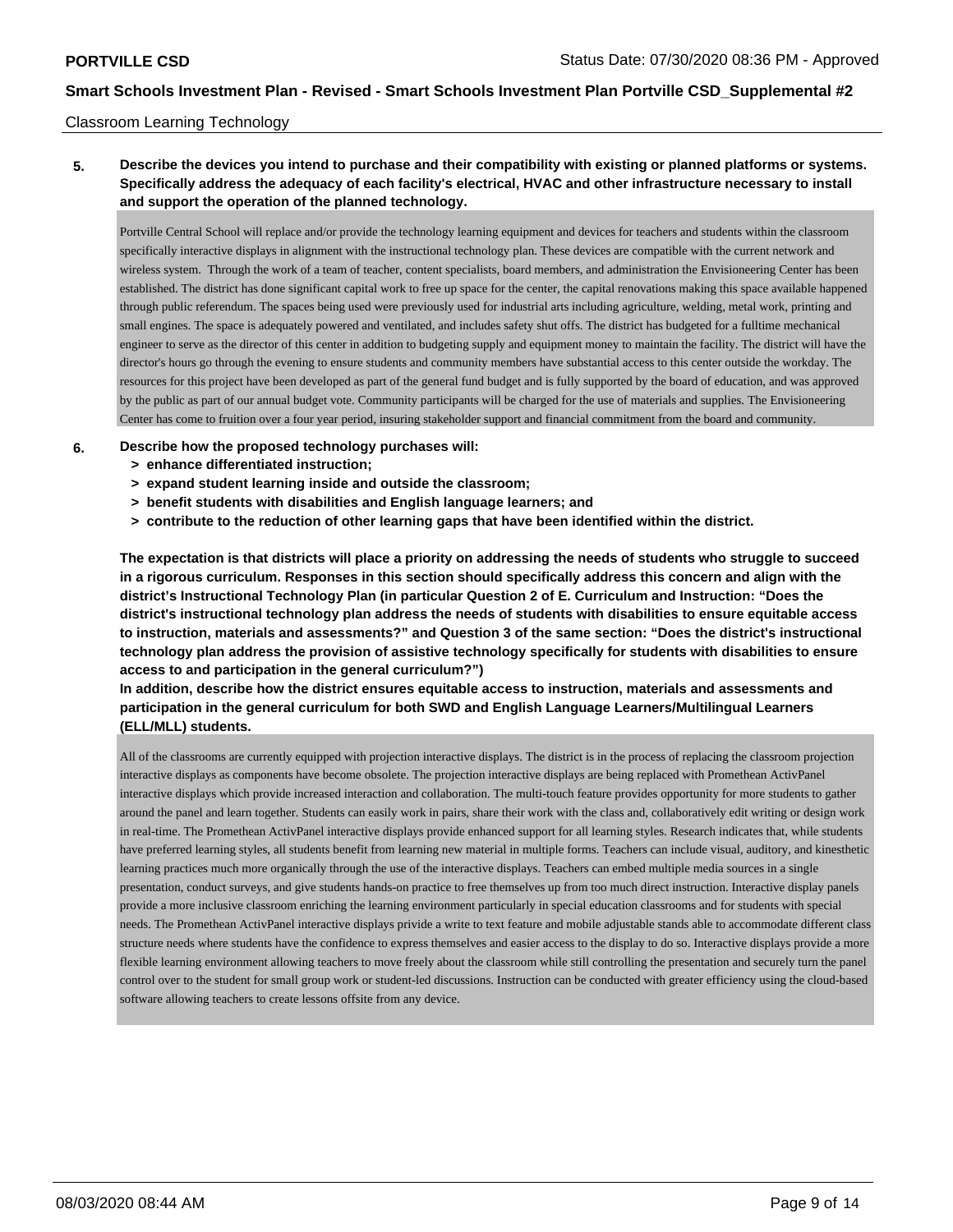#### Classroom Learning Technology

# **7. Where appropriate, describe how the proposed technology purchases will enhance ongoing communication with parents and other stakeholders and help the district facilitate technology-based regional partnerships, including distance learning and other efforts.**

Enhanced communication is provided with the public through the Portville Central School District website. In addition the district publishes and distributes a quarterly news letter. Direct communication is made available through a parent portal as well as through e-mail. The district will provide the required technology equipment to effectively support and develop the communication structure. Portville Central School is open to sharing the resources we have and would happily look at a potential model whereas surrounding schools could benefit from the Envisioneering Center. As part of the center's development there is a space for preparing and sharing. This space is equipped with telecommunications, including being tied into our local distance learning bridge. This opens up tremendous opportunities share sharing resources and knowledge.

**8. Describe the district's plan to provide professional development to ensure that administrators, teachers and staff can employ the technology purchased to enhance instruction successfully.**

**Note: This response should be aligned and expanded upon in accordance with your district's response to Question 1 of F. Professional Development of your Instructional Technology Plan: "Please provide a summary of professional development offered to teachers and staff, for the time period covered by this plan, to support technology to enhance teaching and learning. Please include topics, audience and method of delivery within your summary."**

Portville Central School District administrators, teachers and staff are provided with the necessary education and support to effectively operate the technology system through internal resources as well as the BOCES staff development department. The Center is intended to become a model for other communities to share. The benefit economically to an area will be evidenced by new employment, new businesses whether they be cottage industries or Main Street stores or a startup of a much larger business down the road. Portville is financially prepared to resource and maintain the equipment, but necessary to the success of the center are the online tutorials. Not every individual has to learn the same thing at the same time. That is the traditional way of schooling. Now it is important to be an independent learner with mentors and facilitators nearby to support and instruct when needed. Einstein had a physics teacher in high school who told him that there was nothing she could do to instruct him in physics. He already knew more than she did. But she did tell him, I can support you and teach you where to go and how to learn more through investigation and research. The center will take those who already know a lot about a certain area and strengthen them to go forward with their ideas and products. Of course ultimately teachers, administrators, and staff will need to learn aspect of the center's resources. This will come primarily through the online tutorials being developed in partnership with Case Western Reserve. Coupled with the technical knowledge of using the equipment, teachers will need training on project based learning, which is readily available through our local BOCES staff development department.

**9. Districts must contact one of the SUNY/CUNY teacher preparation programs listed on the document on the left side of the page that supplies the largest number of the district's new teachers to request advice on innovative uses and best practices at the intersection of pedagogy and educational technology.**

 $\boxtimes$  By checking this box, you certify that you have contacted the SUNY/CUNY teacher preparation program that supplies the largest number of your new teachers to request advice on these issues.

**9a. Please enter the name of the SUNY or CUNY Institution that you contacted.**

Fredonia

**9b. Enter the primary Institution phone number.**

7166733311

**9c. Enter the name of the contact person with whom you consulted and/or will be collaborating with on innovative uses of technology and best practices.**

Christine Givner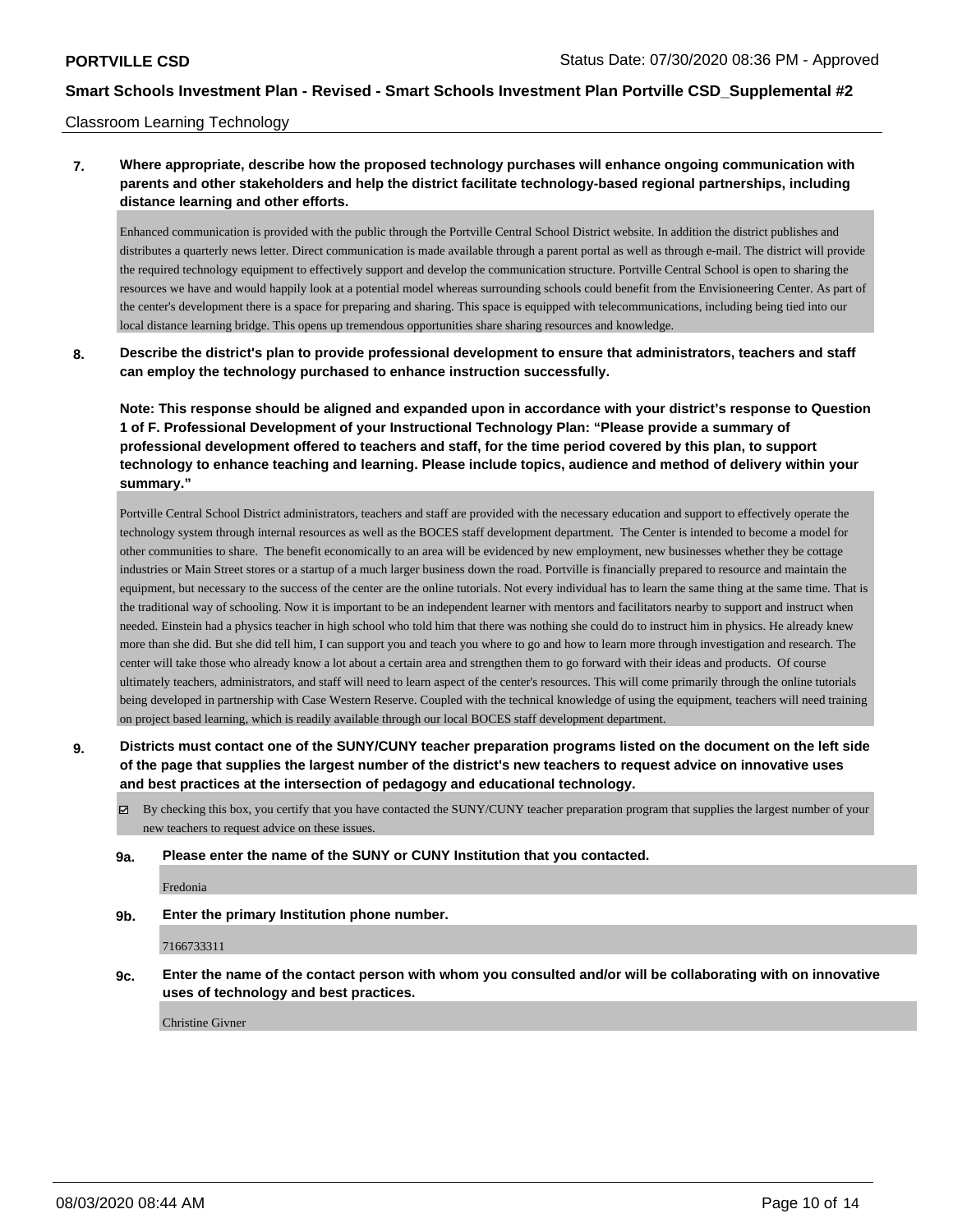#### Classroom Learning Technology

**10. To ensure the sustainability of technology purchases made with Smart Schools funds, districts must demonstrate a long-term plan to maintain and replace technology purchases supported by Smart Schools Bond Act funds. This sustainability plan shall demonstrate a district's capacity to support recurring costs of use that are ineligible for Smart Schools Bond Act funding such as device maintenance, technical support, Internet and wireless fees, maintenance of hotspots, staff professional development, building maintenance and the replacement of incidental items. Further, such a sustainability plan shall include a long-term plan for the replacement of purchased devices and equipment at the end of their useful life with other funding sources.**

 $\boxtimes$  By checking this box, you certify that the district has a sustainability plan as described above.

**11. Districts must ensure that devices purchased with Smart Schools Bond funds will be distributed, prepared for use, maintained and supported appropriately. Districts must maintain detailed device inventories in accordance with generally accepted accounting principles.**

By checking this box, you certify that the district has a distribution and inventory management plan and system in place.

**12. Please detail the type, quantity, per unit cost and total cost of the eligible items under each sub-category.**

| Select the allowable expenditure | Item to be Purchased                                | Quantity | Cost per Item | Total Cost |
|----------------------------------|-----------------------------------------------------|----------|---------------|------------|
| ∣type.                           |                                                     |          |               |            |
| Repeat to add another item under |                                                     |          |               |            |
| each type.                       |                                                     |          |               |            |
| Interactive Whiteboards          | Promethean ActivPanel Interactive<br><b>Display</b> | 16       | 3.950.00      | 63,200.00  |
|                                  |                                                     | 16       | 3,950.00      | 63,200     |

### **13. Final 2014-15 BEDS Enrollment to calculate Nonpublic Sharing Requirement (no changes allowed.)**

|            | l Public Enrollment | Nonpublic Enrollment | <b>Total Enrollment</b> | Nonpublic<br>Percentage |
|------------|---------------------|----------------------|-------------------------|-------------------------|
| Enrollment | 945                 |                      | 1945.00                 | 0.00                    |

# **14. If you are submitting an allocation for Classroom Learning Technology complete this table.**

|                          | Public School Sub-Allocation | <b>Estimated Nonpublic Loan</b><br>Amount<br>(Based on Percentage Above) | Estimated Total Public and<br>Nonpublic Sub-Allocation |
|--------------------------|------------------------------|--------------------------------------------------------------------------|--------------------------------------------------------|
| Interactive Whiteboards  | 63,200.00                    | 0.00                                                                     | 63,200.00                                              |
| <b>Computer Servers</b>  | (No Response)                | 0.00                                                                     | 0.00                                                   |
| <b>Desktop Computers</b> | (No Response)                | 0.00                                                                     | 0.00                                                   |
| <b>Laptop Computers</b>  | (No Response)                | 0.00                                                                     | 0.00                                                   |
| <b>Tablet Computers</b>  | (No Response)                | 0.00                                                                     | 0.00                                                   |
| <b>Other Costs</b>       | (No Response)                | 0.00                                                                     | 0.00                                                   |
| Totals:                  | 63,200.00                    | 0                                                                        | 63,200                                                 |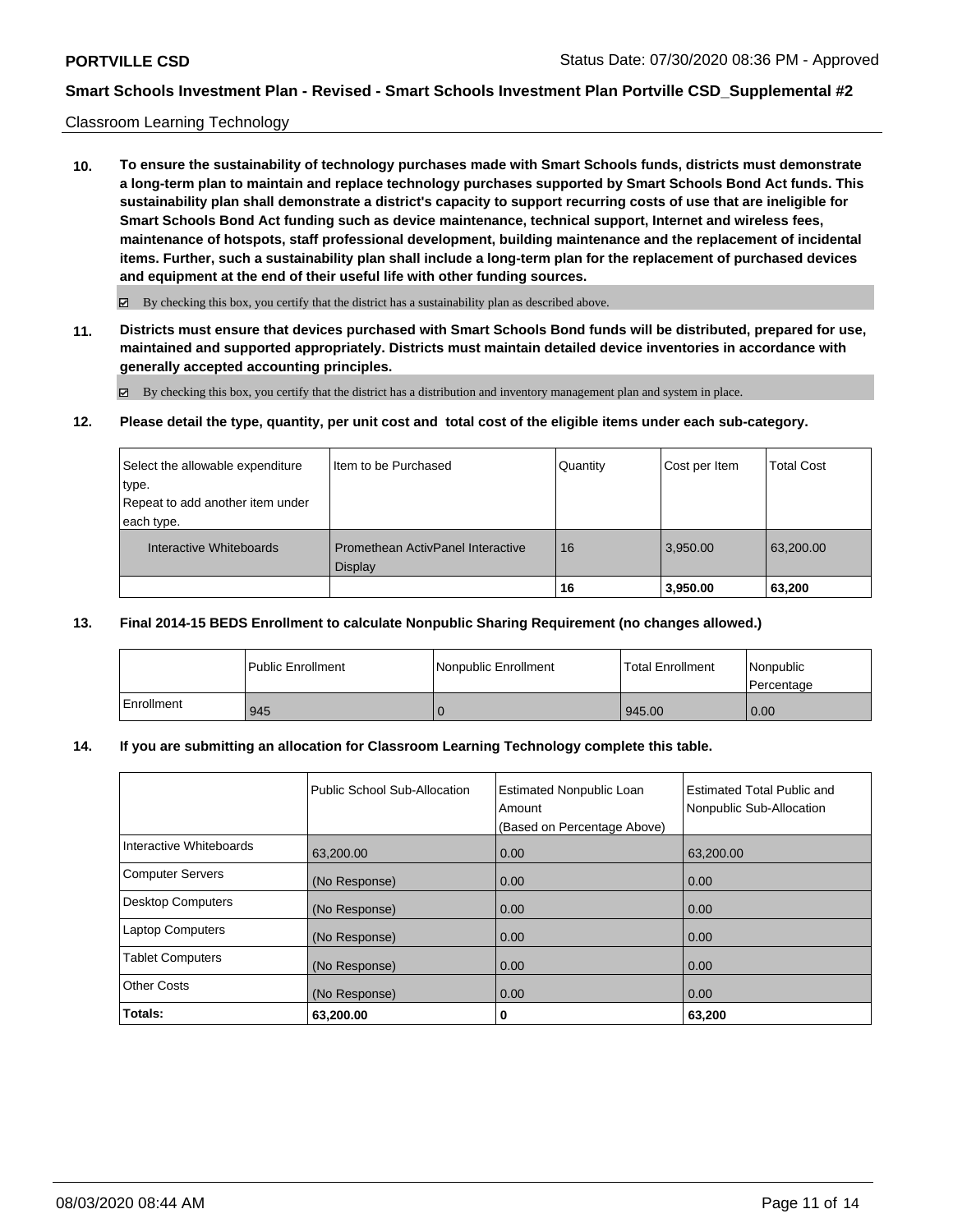#### Pre-Kindergarten Classrooms

**1. Provide information regarding how and where the district is currently serving pre-kindergarten students and justify the need for additional space with enrollment projections over 3 years.**

(No Response)

- **2. Describe the district's plan to construct, enhance or modernize education facilities to accommodate prekindergarten programs. Such plans must include:**
	- **Specific descriptions of what the district intends to do to each space;**
	- **An affirmation that new pre-kindergarten classrooms will contain a minimum of 900 square feet per classroom;**
	- **The number of classrooms involved;**
	- **The approximate construction costs per classroom; and**
	- **Confirmation that the space is district-owned or has a long-term lease that exceeds the probable useful life of the improvements.**

(No Response)

**3. Smart Schools Bond Act funds may only be used for capital construction costs. Describe the type and amount of additional funds that will be required to support ineligible ongoing costs (e.g. instruction, supplies) associated with any additional pre-kindergarten classrooms that the district plans to add.**

(No Response)

**4. All plans and specifications for the erection, repair, enlargement or remodeling of school buildings in any public school district in the State must be reviewed and approved by the Commissioner. Districts that plan capital projects using their Smart Schools Bond Act funds will undergo a Preliminary Review Process by the Office of Facilities Planning.**

**Please indicate on a separate row each project number given to you by the Office of Facilities Planning.**

| Project Number |  |
|----------------|--|
| (No Response)  |  |
|                |  |

**5. Please detail the type, quantity, per unit cost and total cost of the eligible items under each sub-category.**

| Select the allowable expenditure | Item to be purchased | Quantity      | Cost per Item | <b>Total Cost</b> |
|----------------------------------|----------------------|---------------|---------------|-------------------|
| type.                            |                      |               |               |                   |
| Repeat to add another item under |                      |               |               |                   |
| each type.                       |                      |               |               |                   |
| (No Response)                    | (No Response)        | (No Response) | (No Response) | 0.00              |
|                                  |                      | υ             | 0.00          |                   |

**6. If you have made an allocation for Pre-Kindergarten Classrooms, complete this table. Note that the calculated Total at the bottom of the table must equal the Total allocation for this category that you entered in the SSIP Overview overall budget.**

|                                          | Sub-Allocation |
|------------------------------------------|----------------|
| Construct Pre-K Classrooms               | (No Response)  |
| Enhance/Modernize Educational Facilities | (No Response)  |
| <b>Other Costs</b>                       | (No Response)  |
| Totals:                                  | 0.00           |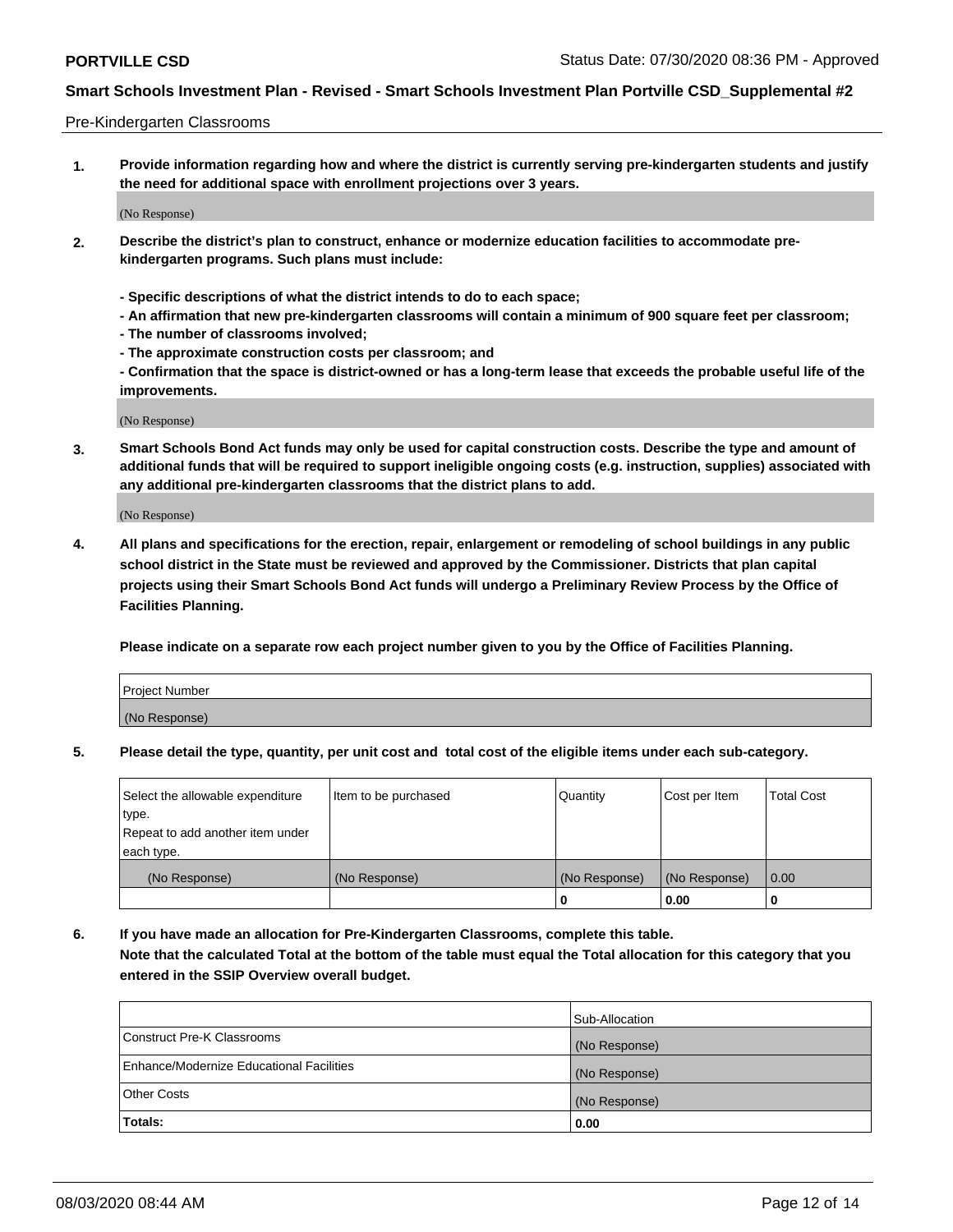Replace Transportable Classrooms

**1. Describe the district's plan to construct, enhance or modernize education facilities to provide high-quality instructional space by replacing transportable classrooms.**

(No Response)

**2. All plans and specifications for the erection, repair, enlargement or remodeling of school buildings in any public school district in the State must be reviewed and approved by the Commissioner. Districts that plan capital projects using their Smart Schools Bond Act funds will undergo a Preliminary Review Process by the Office of Facilities Planning.**

**Please indicate on a separate row each project number given to you by the Office of Facilities Planning.**

| Project Number |  |
|----------------|--|
|                |  |
|                |  |
|                |  |
| (No Response)  |  |
|                |  |
|                |  |

**3. For large projects that seek to blend Smart Schools Bond Act dollars with other funds, please note that Smart Schools Bond Act funds can be allocated on a pro rata basis depending on the number of new classrooms built that directly replace transportable classroom units.**

**If a district seeks to blend Smart Schools Bond Act dollars with other funds describe below what other funds are being used and what portion of the money will be Smart Schools Bond Act funds.**

(No Response)

**4. Please detail the type, quantity, per unit cost and total cost of the eligible items under each sub-category.**

| Select the allowable expenditure | Item to be purchased | Quantity      | Cost per Item | Total Cost |
|----------------------------------|----------------------|---------------|---------------|------------|
| ∣type.                           |                      |               |               |            |
| Repeat to add another item under |                      |               |               |            |
| each type.                       |                      |               |               |            |
| (No Response)                    | (No Response)        | (No Response) | (No Response) | 0.00       |
|                                  |                      | u             | 0.00          |            |

**5. If you have made an allocation for Replace Transportable Classrooms, complete this table. Note that the calculated Total at the bottom of the table must equal the Total allocation for this category that you entered in the SSIP Overview overall budget.**

|                                                | Sub-Allocation |
|------------------------------------------------|----------------|
| Construct New Instructional Space              | (No Response)  |
| Enhance/Modernize Existing Instructional Space | (No Response)  |
| Other Costs                                    | (No Response)  |
| Totals:                                        | 0.00           |